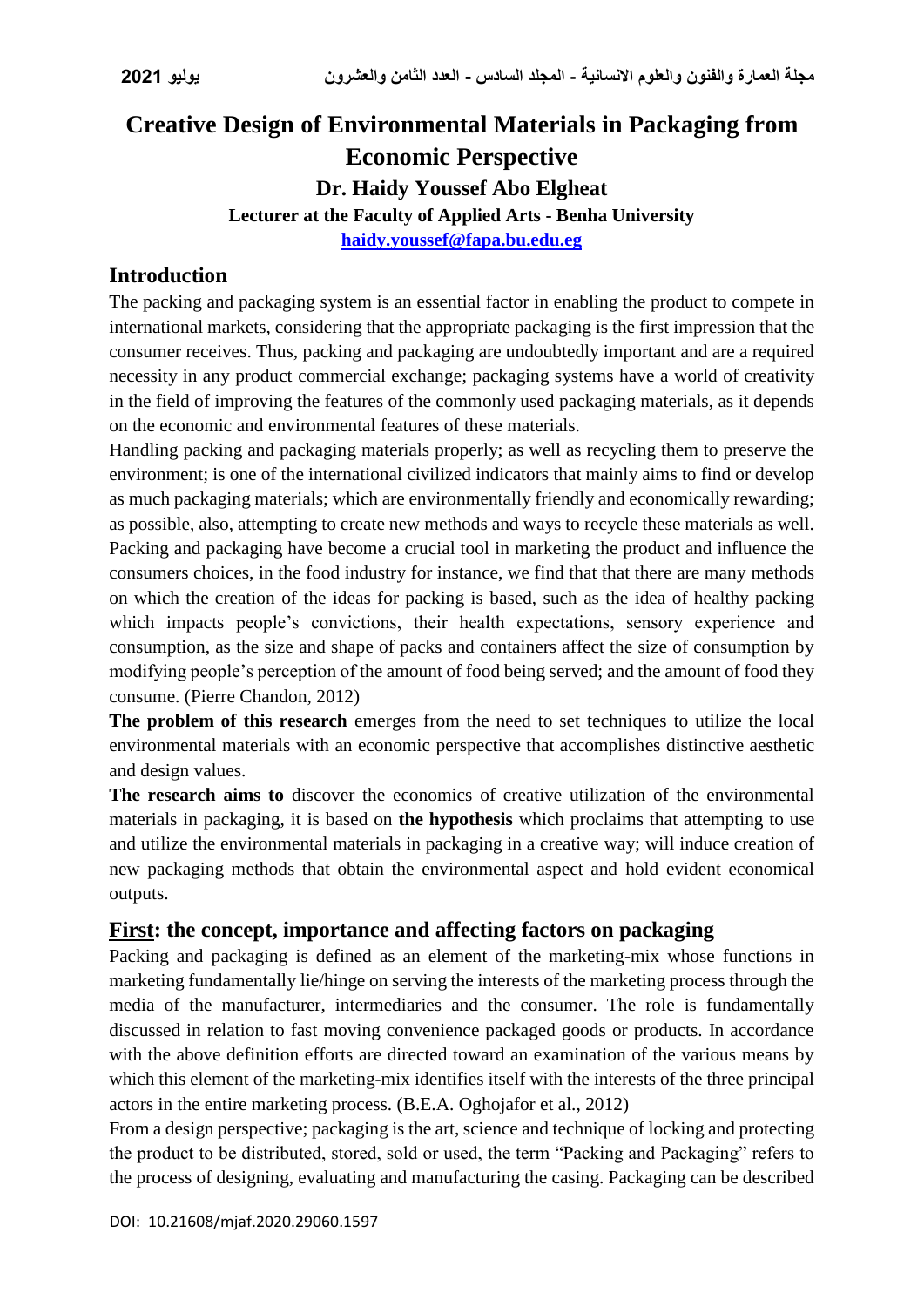as a complete system to prepare the products to be transferred, stored, sold and used. (Mohamed Alaa Alnahlawy, 2010)

The significance of packaging comes from being a special field where demand and supply constantly change due to the development in the foodstuffs market, which shifts to new dimensions in order to adapt with the consumer, distribution, environmental and technological requirements.

The importance of packaging can be defined in the following points: (Price Water House Coopers, 2010)

1- Packaging has a great importance in marketing and promoting products, in addition to its functional role of product protection.

2- Preserve and protect the product this role is particularly important in food industry, as the development in packing and packaging have been a key motivation to help significantly reduce product loss rate which occurs within the supply chain.

3- Demonstrate the brand image the shape and design of packaging is a main tool for marketers in featuring the brand name of the product.

4- Convey Information this may include information on how to use the product or required information; e.g. ingredients list.

5- Provide suitability this covers an integrated group of aspects; including the consumer's convenience in using the product and the retailers' convenience in stocking and displaying the product.

There are many factors that affect the quality and aesthetics of packaging; the affecting factors on product packaging industry can be summarized as follows: (Richard Coles et al., 2003)

- Technological influences: resulting from the technological development in the fields of design and manufacture; and the innovation of new materials.

Political and legal influences: resulting from the policies of each country and its commitment to international agreements.

Socio-cultural influences: resulting from the education of the targeted public and their tendencies and tastes.

Demographic influences: resulting from the educational and economic levels of the targeted public.

Ecological influences: resulting from the approach towards environment and green products.

- Economic influences: resulting from the availability of economical raw materials and local design and manufacture technologies.

## **Second: creative design of packaging**

The elements of creative design of packaging are the terms of the pattern language used by the designer; they are called the items of creative design or formation due to their flexible potentials to be formed into any shape and the ability to integrate, blend and unite with each other to create a complete form of the design.

The elements of creative design of packaging means all that can be observed in the packaging design; including trademark, images, writings … etc., when each of these elements is clearly studied; they can be used in an appropriate way that expresses the identity of the production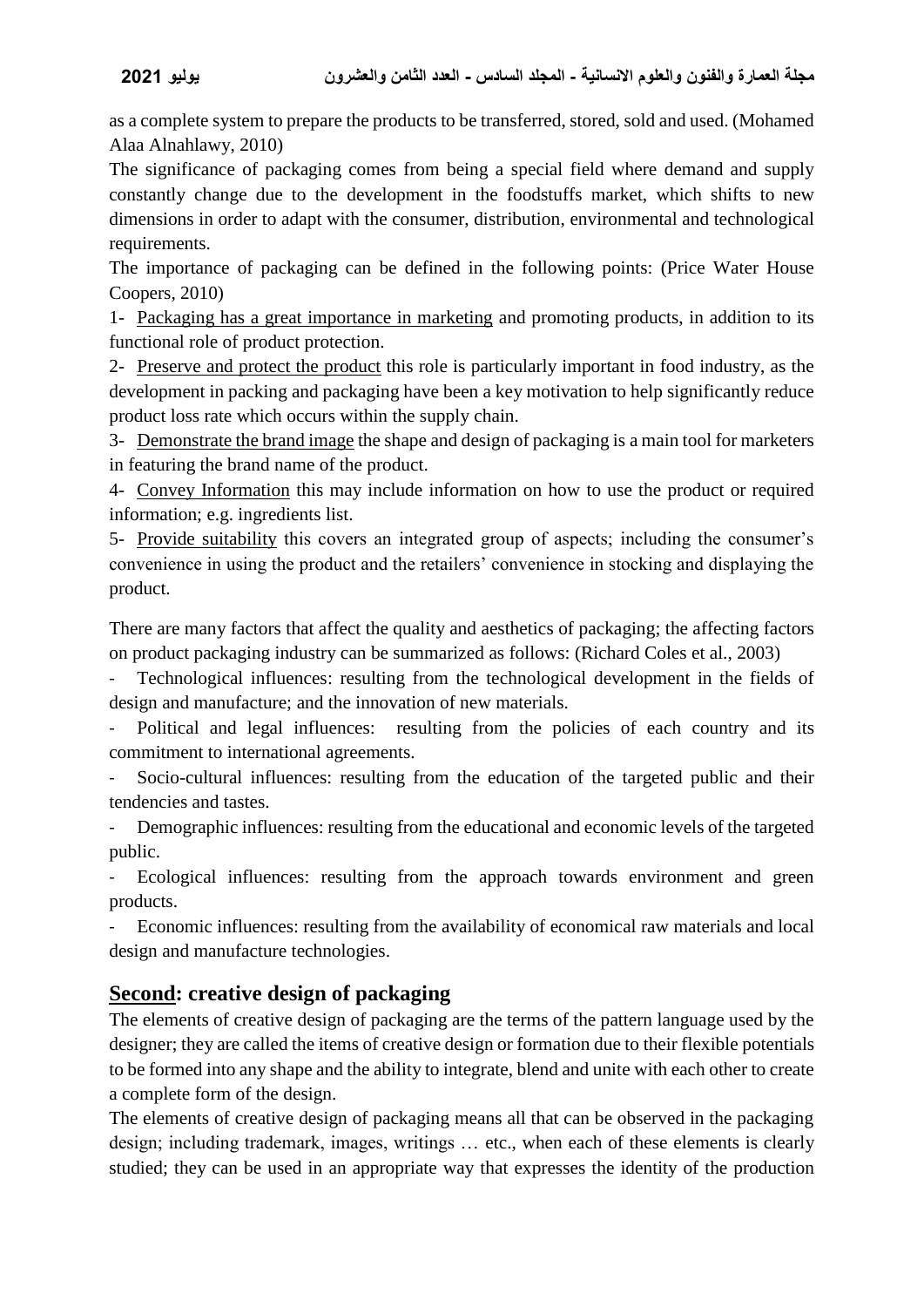company, presents it properly and portrays its aspects of grace. That is why when attempting to design a packaging; it is essential to consider each of the elements that form the design severally, so it can harmonize with other elements without any deviation, as all elements within the design must be consistent and coherent. Thus, all companies tend to distinguish their products or production lines from their competitors by utilizing the design elements, which includes: (Richard Coles et al., 2003)

1- Package Color.



**Color effect on packaging creative design**

2- Package shape and size.



**Package shape and size effect on package creative design**

3- Package printing and wording.



**Printing and wording effect on packaging creative design**

4- Package design semantics.



**Design semantics effect on packaging creative design**

5- Package material types.



**Material types effect on packaging creative design**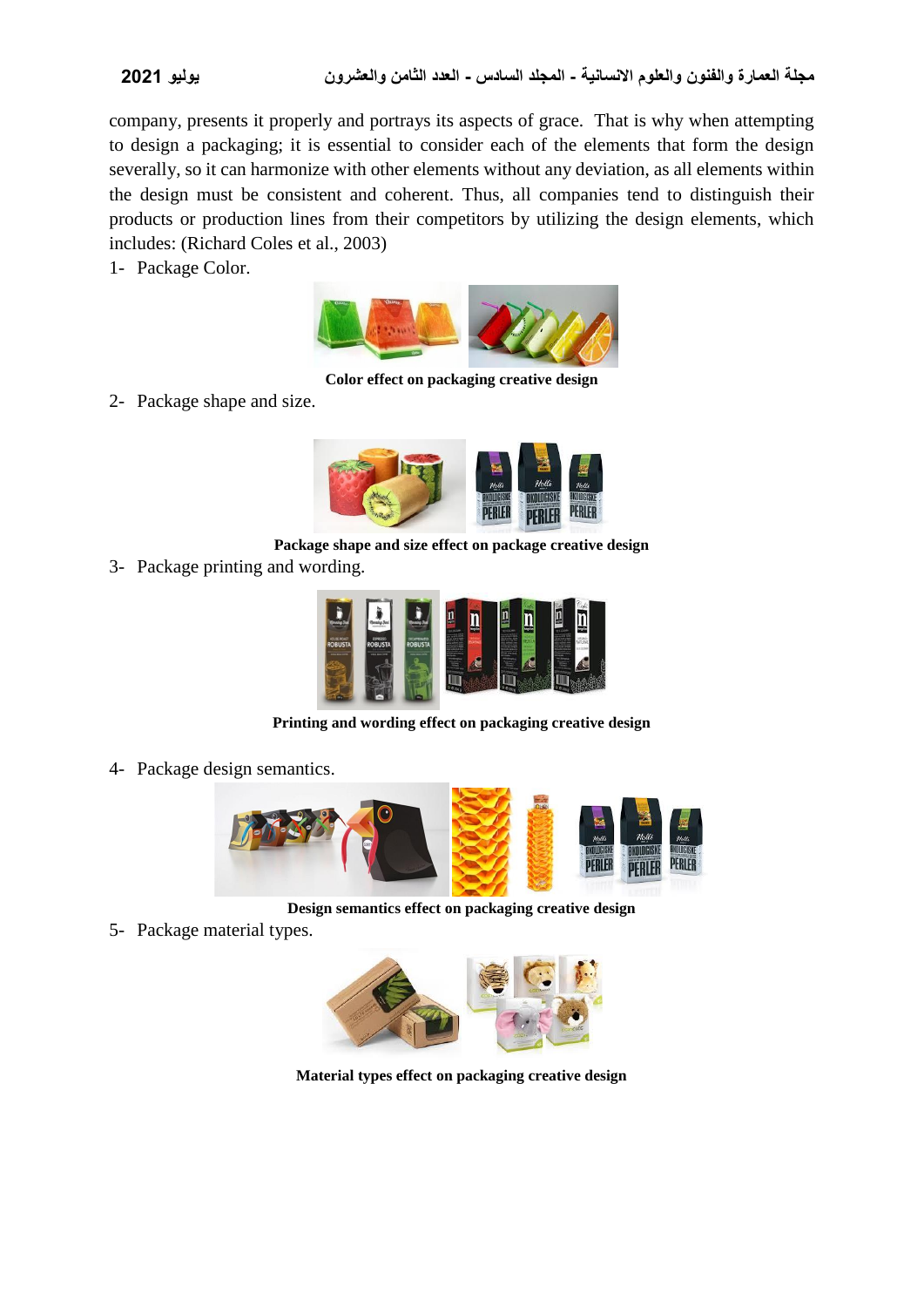6- Brand visibility in the package design.



**Brand visibility effect on packaging creative design**

The material used in the creative design of packaging demonstrates the attributes of the package form in correlation with what is inside it, thus, the form of packaging indicates the method by which the sensory elements; related with the packaging material itself; are formulated, the way that the elements affect each other and the way they are processed. Hence, a design unit is accomplished by adjusting the material and the idea, moreover, the form and material of the package is viewed as one whole structure that cannot be separated. The importance of the packaging form and material function comes from arranging the design elements in a way that can exhibit its sensory, expressive and aesthetic values, in addition to its primary function; which is to protect the product; and its secondary function; which is its marketing prospect.

### **Third aspect: ecological and economic aspects of packaging**

It can be said that the crucial factor in the future of packing and packaging industry; is to determine the method used to dispose the wastes resultant from this industry; as in the USA alone, the amount of solid wastes resulted from purchasing daily needs form an estimation of 30% of total city wastes.

After issuing the ISO 14000 standards series; concerned with environmental management; all packages producers and users are committed to abide to these standards that determine package specifications of every product. Also, the product identification label must show a complete clarification of the method to be followed to dispose the package after using it in an eco-friendly way. Moreover, the ISO 14000 standards include the obligation that the products must have distinctive labels (eco labeling) in order to utilize the returned packages, either by recycling them, or to dispose them in proper scientific eco-friendly methods.

The standards set for foodstuffs packages include the following:

1- To be made of materials that can be recycled, re-used or are easy to dispose without causing any ecological damages.

2- To be made of materials compatible with health standards, that cause no harmful effect or contamination on the packaged substance or the package's users.

3- The package must be invulnerable to stocking and transferring conditions.

4- The package must have an identification card that includes: material name, type, trademark, ingredients, additions, gross and net weight, number, quality level, storage conditions, production season, packaging and expiration dates, country of origin, production area, marketing checkpoint, name and address of the producer.

- 5- The package must protect the substance inside of it.
- 6- The package must be clean and contains no odd materials.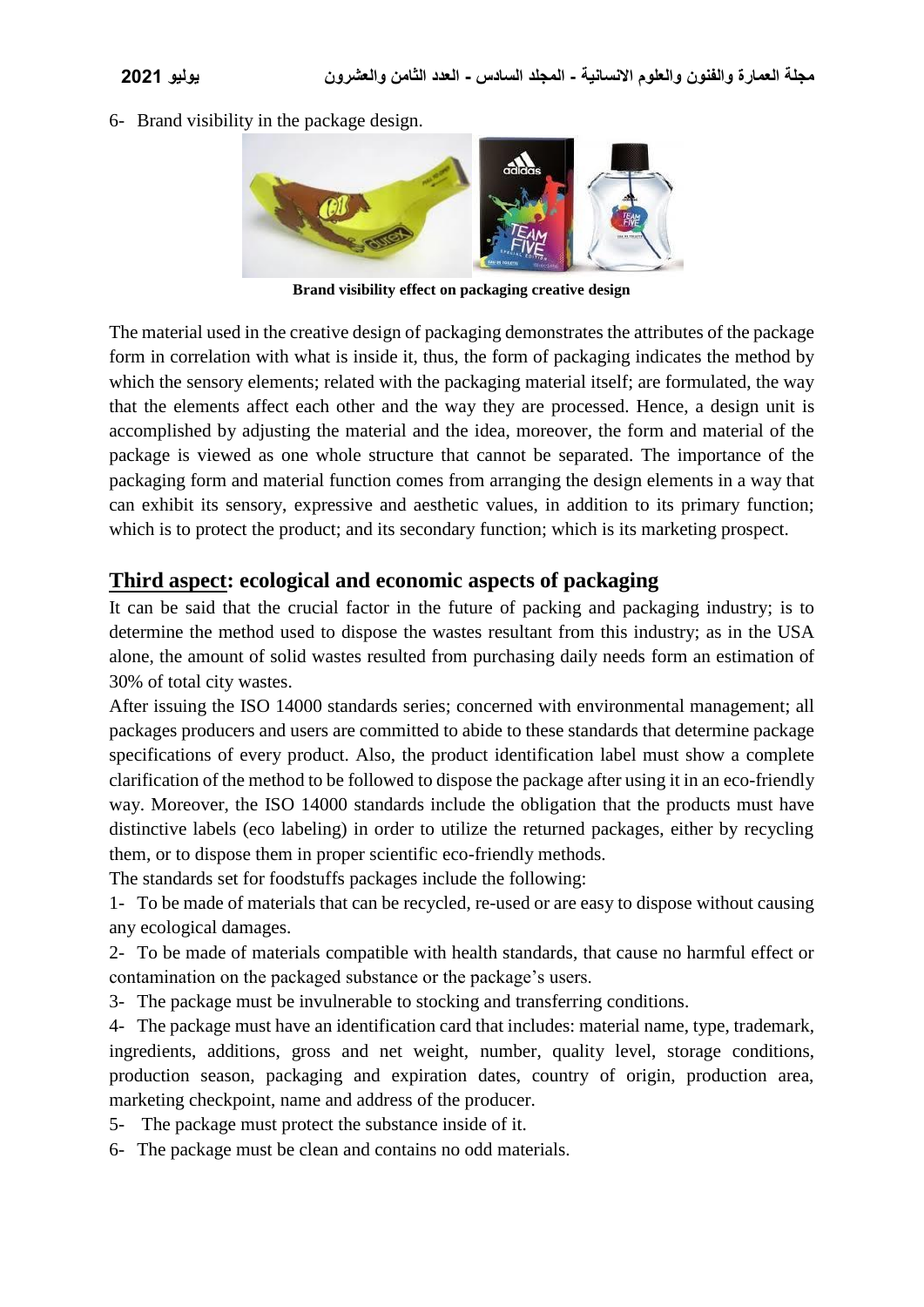7- The package label must include no indecent or manners/values disruptive writings or drawings.

8- Information must be written on the package with solid permanent and easy to read color, languages other than Arabic can be used.

9- Degrees must be distinguishable through the specific color of each degree.

10- The package must be void of fabricated appendages.

11- The package must be easy to clean.

Packing and packaging impact the cost of every economic activity along the production chain; it has a great influence on productivity; storage and transferring costs are directly connected with the packages size and thickness. Moreover, handling costs depends on unit weight; stock monitoring depends on the accuracy of codification systems. Also, customer service depends on the quality of packing which protects the products; and how easy to open and display the package. On the other hand; the ecological economic effect depends on the materials used in packaging and their production, recycling and disposal methods.

There are three functions correlated with economical packaging; protection, advantage and marketing communications; and there is a rising approach to contemplate packaging in regards to its functions and value as a part of an integrated system; responsible of reducing production costs and increase sales at the same time.

**Protection:** the first function is represented in preserving the product; as protection is the primarily function of packaging.

**Advantage / productivity:** the second function is defined as an added value; in case of economical packaging; that benefits the user. While productivity; in a simple way; is the ratio of actual production to actual inputs (productivity = number of packaging outputs/economic inputs).

**Marketing communications**: the third function of packaging is the most important, as economic information systems have become more thorough; electronic data exchange and monitoring have become an essential factor in the development of packaging industry, therefore; everyone is now obliged to provide accurate data about the state of the packaged product; in the right time; and for all practical purposes. (Diana Twede and Bruce Harte, 2003) **Fourthly: a practical study to utilize creative design of environmental materials in packaging from an economic prospect:**

The practical study was based on the integration of three main aspects of the creative design of packaging; which are:

- **Environmental aspect:** utilization of local environmental materials;
- **Economical aspect:** utilization of materials and ideas that are economically inexpensive;

- **Creative aspect:** reliance on untraditional ideas; that are unused in the Egyptian society; in which exquisiteness is based on the idea, assemblage and printing methods.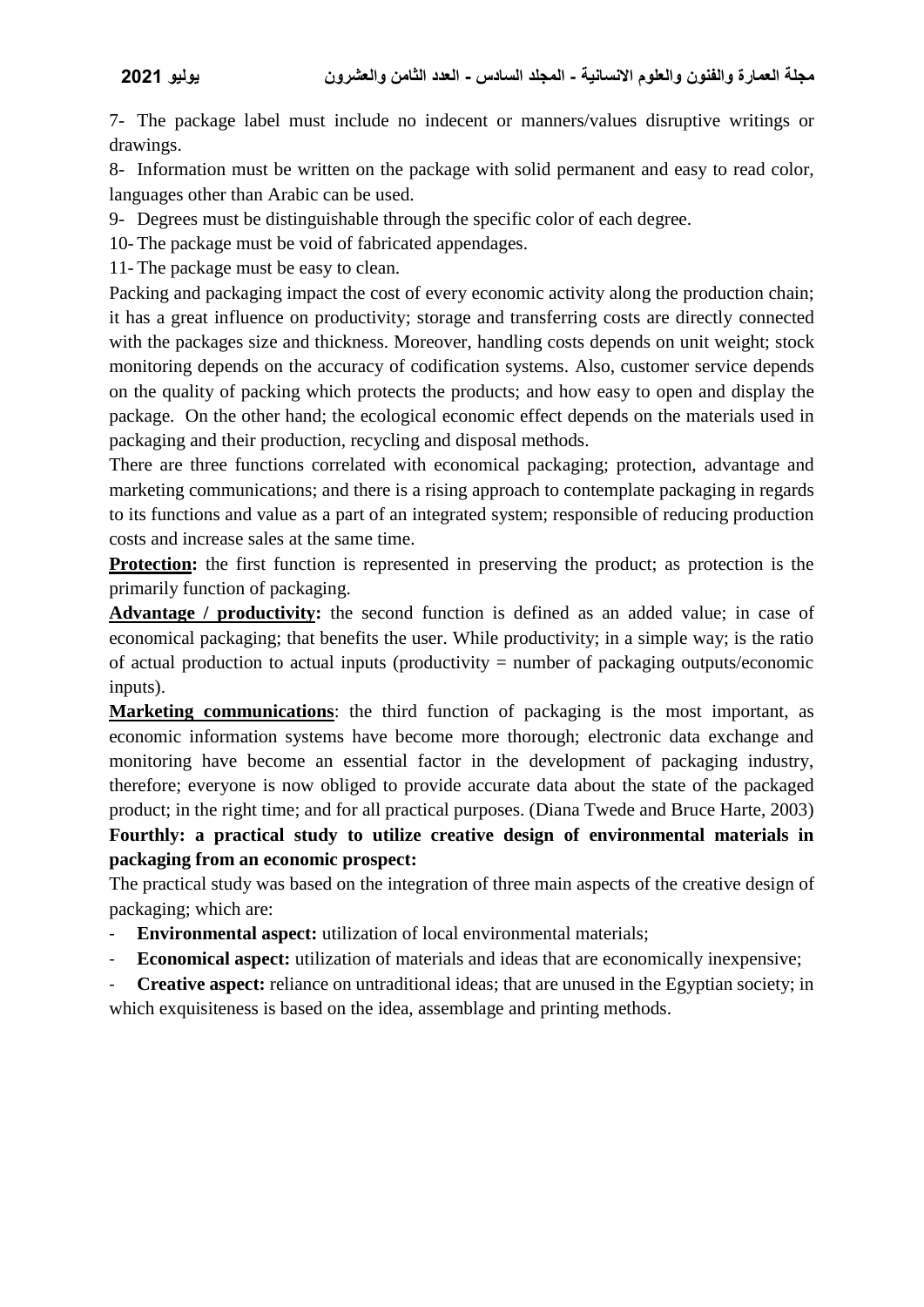According to the above, three groups of suggested packaging have been designed for three Egyptian companies/enterprises, as follows:

### **4-1: First suggested model: Sunbulah Food Products**



**Various designs for the 1st suggested model**

### **4-2: Second suggested model: National Development Organization**



**Various designs for the 2nd suggested model**

4-3: Third suggested model: Chef Foods



**Various designs for the 3rd suggested model**

### **Research results:**

1- When attempting to construct a packaging design; every element of it must be considered on its own, so it can blend with the other elements without any deviation, as all elements within the design must be consistent and coherent. Thus, all companies tend to distinguish their products or production lines from their competitors by utilizing the design elements.